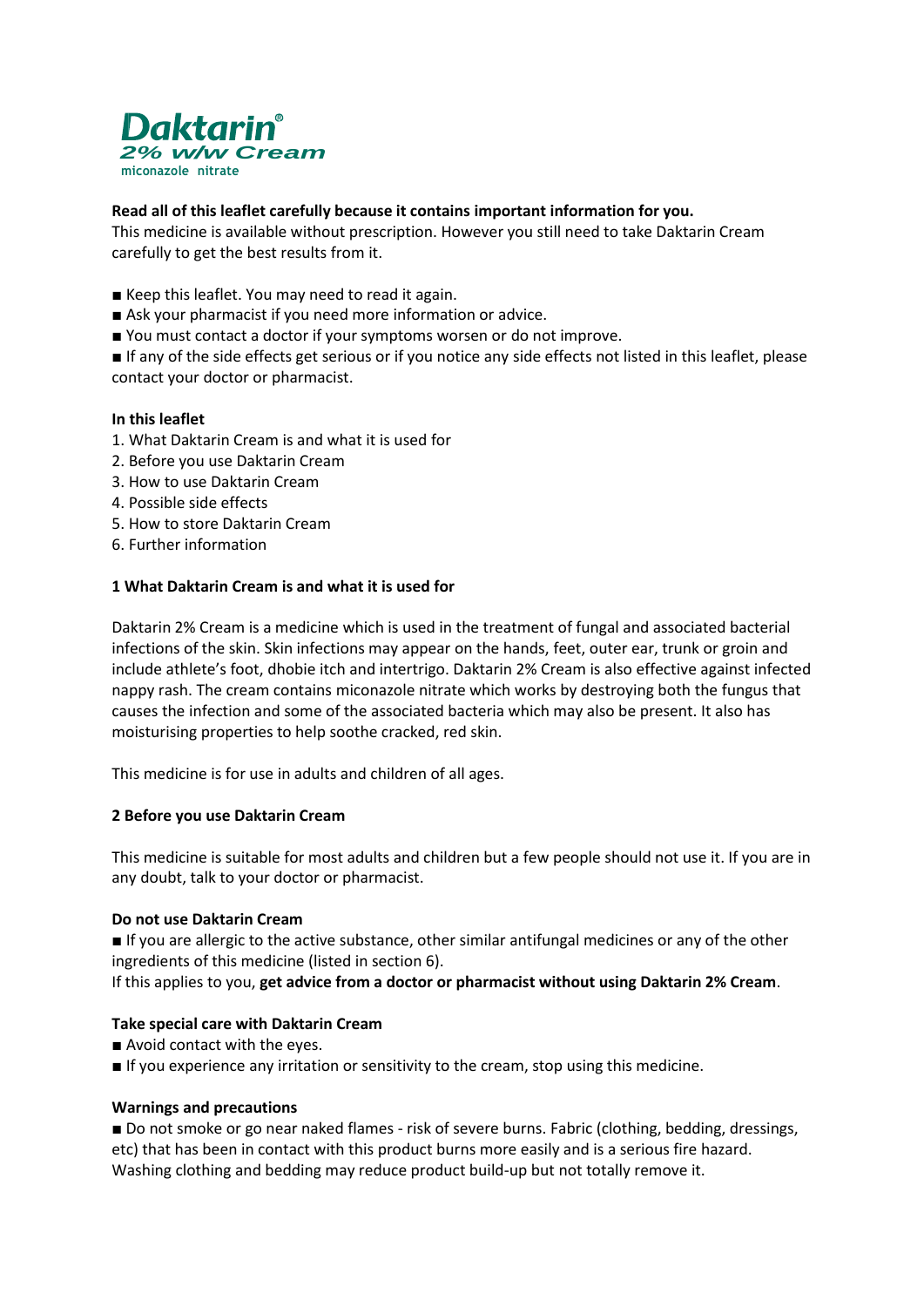# **Taking other medicines**

■ Talk to your doctor or pharmacist if you are taking oral anticoagulants (drugs used to **thin the blood** such as warfarin).

■ The effects and side-effects of some drugs may increase when co-administered with miconazole. These include:

- tablets taken to control blood sugar such as sulphonylureas including gliclazide and glibenclamide.
- phenytoin which is used to control epilepsy.

If you are not sure about any of the medicines you are taking, show the bottle or pack to your pharmacist.

## **Pregnancy and breast-feeding**

■ Ask your doctor or pharmacist for advice before using this medicine if you are pregnant or breast-feeding.

# **Important information about some of the ingredients of Daktarin Cream**

■ Benzoic acid (E210) may cause local irritation. It may increase jaundice (yellowing of the skin and eyes) in newborn babies (up to 4 weeks old).

■ Butylated hydroxyanisole (E320) may cause local skin reactions (e.g. contact dermatitis), or irritation to the eyes and mucous membranes.

# **3 How to use Daktarin Cream**

# **Check the table below to see how often to use.**

- Each tube of cream is sealed  $-$  use the cap to pierce the seal.
- For cutaneous use only, which means it is applied directly to the affected area of skin.
- Do not use more often than the stated dose shown in the table.

## **How to apply the cream**

■ Wash the infected area and dry it well. As many skin conditions are contagious, you should keep a towel and flannel for your own use and not share it so that you do not infect anyone else.

■ Apply the cream onto the infected area and surrounding skin.

■ Wash your hands carefully after applying the cream to avoid spreading the infection to other parts of the body or to other people. Similarly, clothing which comes into contact with the infected areas, such as socks, should be washed and changed frequently.

## **Adults and children of all ages**

| Age                        | <b>Dose</b>                      |
|----------------------------|----------------------------------|
| <b>Adults and children</b> | Skin infections: Apply the cream |
| of all ages                | to the infected skin twice a day |

■ Continue treatment until the lesions have completely healed.

■ If symptoms persist talk to your doctor.

■ If the powder is used with the cream, a once daily application of both formulations is recommended.

■ The duration of therapy varies from 2 to 6 weeks depending on the localisation and severity of the lesion. Treatment should continue for at least one week after the disappearance of all signs and symptoms.

## **If anyone has swallowed this product**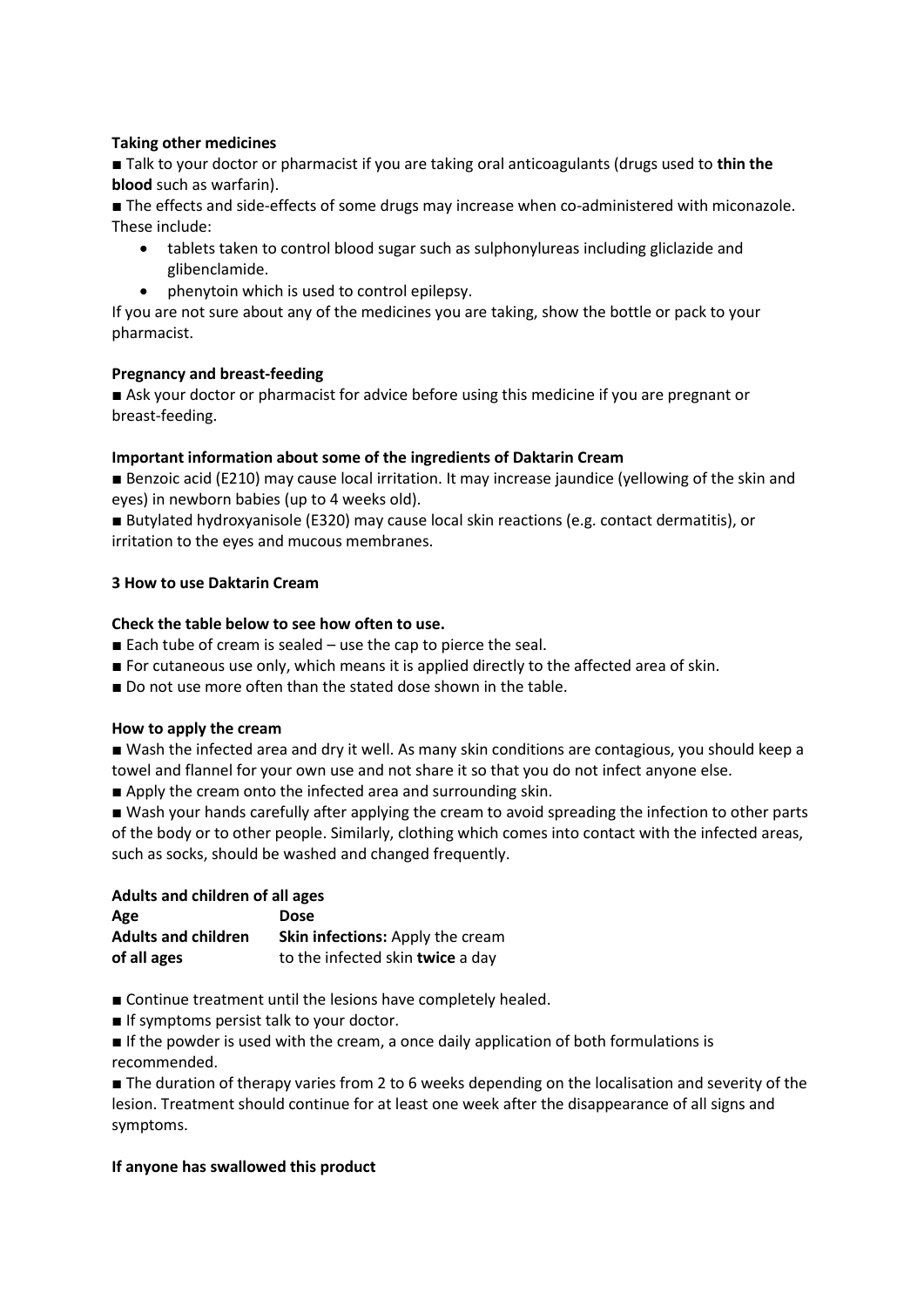If anyone accidentally swallows Daktarin 2% Cream, contact a doctor or your nearest Accident and Emergency department (Casualty), taking this leaflet and pack with you.

## **If you forget to use the medicine**

If you forget to use a dose, use the next dose when needed. **Do not** use a double dose.

# **4 Possible side-effects**

Daktarin Cream can have side-effects, like all medicines, although these may not affect everyone.

# **If you experience any of the following, stop using the medicine and seek immediate medical help: Very rare:** may affect up to 1 in 10,000 people

■ Severe allergic reactions including swelling of the face, lips, tongue or throat.

■ Light headedness, generalised itch, wheezing or difficulty in breathing.

# **If you experience any of the following, stop using the medicine and talk to your doctor: Very rare:** may affect up to 1 in 10,000 people

■ Allergic reactions such as skin rash, itchiness, hives, swelling, redness or a burning feeling.

■ Hypersensitivity reactions (such as rash) at the application site. If this occurs stop using the medicine.

# **Reporting of side effects**

If you get any side effects, talk to your doctor, pharmacist or nurse. This includes any possible side effects not listed in this leaflet. You can also report side effects directly via HPRA Pharmacovigilance, website: www.hpra.ie. By reporting side effects you can help provide more information on the safety of this medicine.

# **5 How to store Daktarin Cream**

Do not store above 25ºC.

Keep this medicine out of the sight and reach of children.

Do not use your medicine after the expiry date which is stated on the carton and label after 'Expiry'. The expiry date refers to the last day of that month.

Do not throw away any medicines via wastewater or household waste. Ask your pharmacist how to throw away medicines you no longer use. These measures will help protect the environment.

## **6 Further information**

## **What's in this medicine?**

The active ingredient in 1 g of Daktarin 2% Cream is miconazole nitrate 2%w/w (20 mg/g). **Other ingredients are:** PEG-6, PEG-32 and glycol stearate, oleoyl macroglycerides, liquid paraffin, benzoic acid (E210), butylated hydroxyanisole (E320), purified water.

# **What the medicine looks like**

Daktarin 2% Cream is a white cream available in tubes of 30 g.

**Product Authorisation Holder:** Johnson & Johnson (Ireland) Limited, Airton Road Tallaght, Dublin 24, Ireland

**Manufacturer:** Janssen Pharmaceutica NV, Turnhoutseweg 30, B2340, Beerse, Belgium.